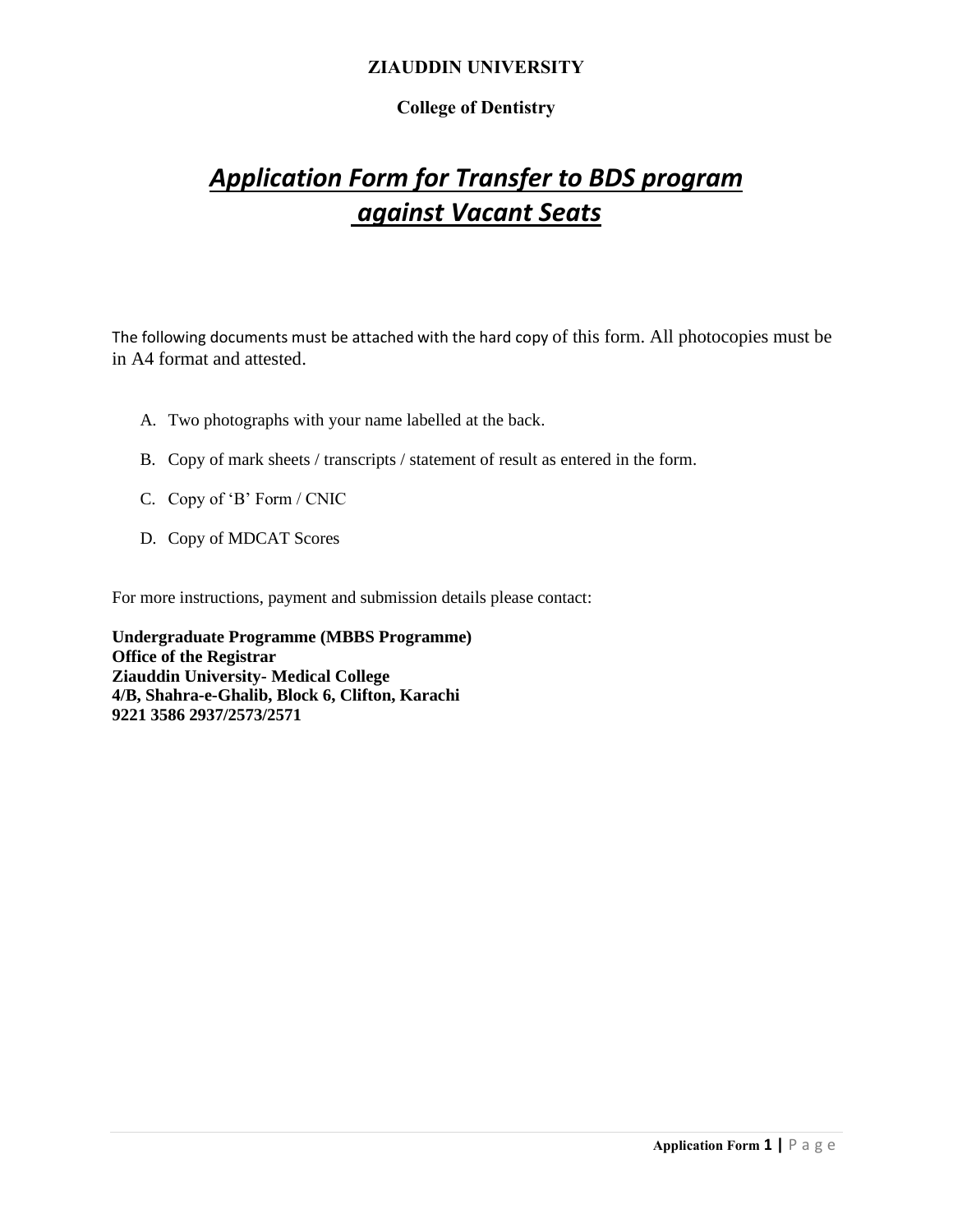# **College of Dentistry**

#### Transfer Application Form **Bachelor of Dental Surgery (BDS)**

| Please fill in BLOCK LETTERS<br>Incomplete and incorrect information will disqualify the applicant.<br>A. PERSONAL DATA<br>Gender: $\Box$ Male<br>$\Box$ | Female                                                                                                                        |                |                                       | Please Staple<br>Attached recent Passport<br>size photograph bearing<br>the name of the<br>applicant at the back.<br>(Please do not attest at<br>candidate's face) |
|----------------------------------------------------------------------------------------------------------------------------------------------------------|-------------------------------------------------------------------------------------------------------------------------------|----------------|---------------------------------------|--------------------------------------------------------------------------------------------------------------------------------------------------------------------|
| Date of Birth<br>(DD/MM/YYYY)                                                                                                                            |                                                                                                                               | Place of Birth |                                       | CNIC # / B.Form                                                                                                                                                    |
|                                                                                                                                                          |                                                                                                                               |                |                                       |                                                                                                                                                                    |
| <b>B. GUARDIAN'S DETAILS</b>                                                                                                                             |                                                                                                                               |                |                                       |                                                                                                                                                                    |
| Guardian's Name: ___________________                                                                                                                     |                                                                                                                               |                | Guardian's CNIC: ____________________ |                                                                                                                                                                    |
| Guardian's Cell Number: _________________                                                                                                                |                                                                                                                               |                |                                       |                                                                                                                                                                    |
| <b>Correspondence / Contact Address:</b><br>Please do not use short forms.                                                                               | <u> 1989 - Johann John Stone, mars et al. 1989 - John Stone, mars et al. 1989 - John Stone, mars et al. 1989 - John Stone</u> |                |                                       |                                                                                                                                                                    |
|                                                                                                                                                          |                                                                                                                               |                |                                       |                                                                                                                                                                    |
| Country: ___________________                                                                                                                             |                                                                                                                               |                |                                       |                                                                                                                                                                    |
|                                                                                                                                                          |                                                                                                                               |                |                                       |                                                                                                                                                                    |
| Permanent Address (if different from correspondence address above)                                                                                       |                                                                                                                               |                |                                       |                                                                                                                                                                    |
|                                                                                                                                                          |                                                                                                                               |                |                                       |                                                                                                                                                                    |
|                                                                                                                                                          |                                                                                                                               |                |                                       |                                                                                                                                                                    |
|                                                                                                                                                          |                                                                                                                               |                |                                       |                                                                                                                                                                    |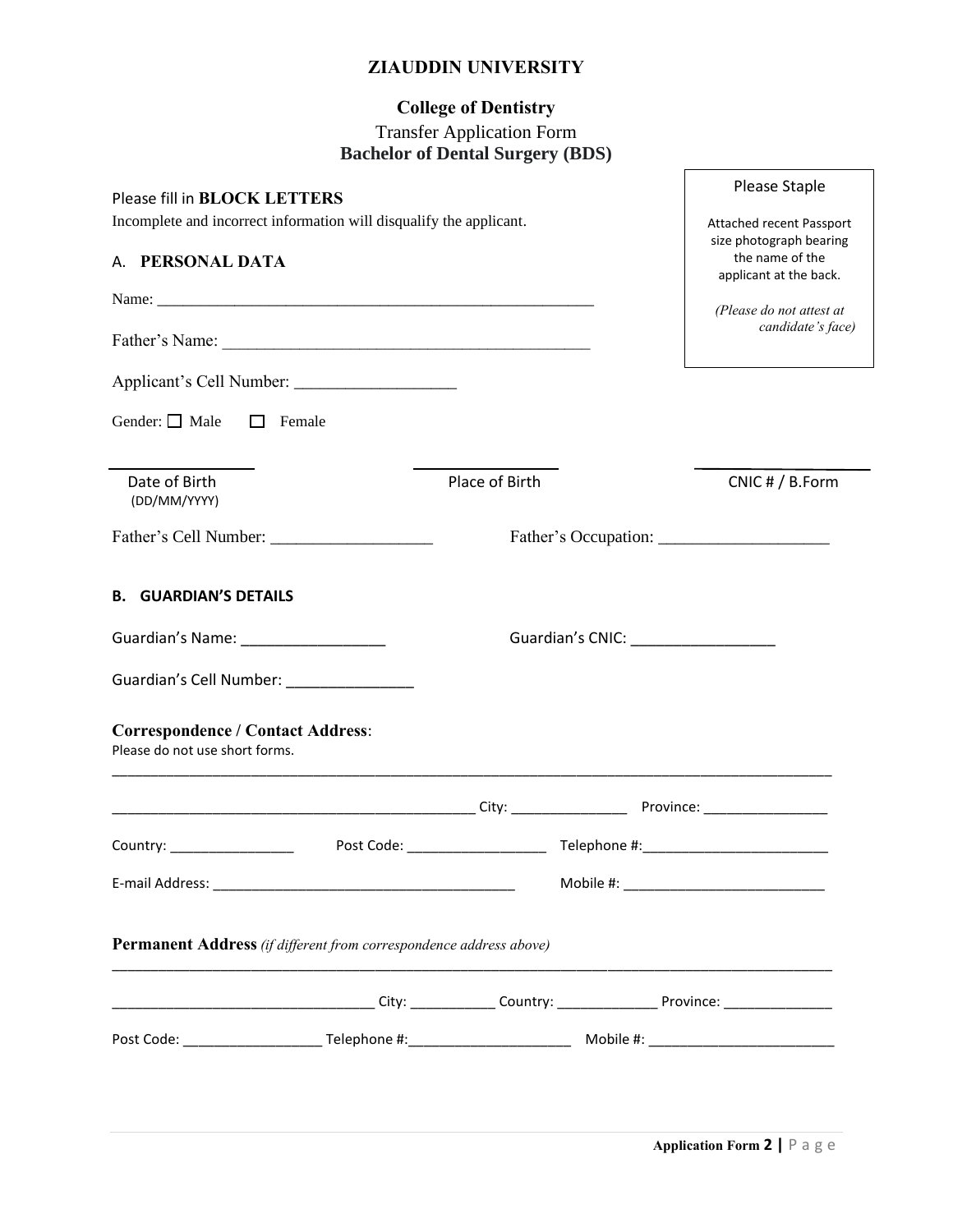#### **College of Dentistry**

#### **C. ACADEMIC QUALIFICATIONS**

**Please complete the sections as applicable.**

|                    | Higher Secondary School Certificate (HSSC)/ A-Level Transcript (please attach mark sheet/transcript) |                              |
|--------------------|------------------------------------------------------------------------------------------------------|------------------------------|
|                    |                                                                                                      |                              |
|                    |                                                                                                      |                              |
|                    |                                                                                                      |                              |
|                    | Total Marks Obtained/Grade Obtained: HSSC II/ A-Level (e.g., 900/1100) _____________________________ |                              |
| Subject            | <b>Subject Marks (for HSSC)</b>                                                                      | <b>Grades (For A-Levels)</b> |
| <b>Biology</b>     |                                                                                                      |                              |
| Chemistry          |                                                                                                      |                              |
| Physics            |                                                                                                      |                              |
| <b>Mathematics</b> |                                                                                                      |                              |

**\*Note: An equivalence certificate will be required to complete your application.**

#### **D. MDCAT Scores:**

 MDCAT Scores MDCAT Registration Number \_\_\_\_\_\_\_\_\_\_\_\_\_ \_\_\_\_\_\_\_\_\_\_\_\_\_\_\_\_\_\_\_\_\_

#### *Merit will be calculated according to the following weightage***:**

- **1.** 50% to MDCAT
- **2.** 30% to HSSC/A levels Scores (in 3 science subjects)
- **3.** 20% to Interview